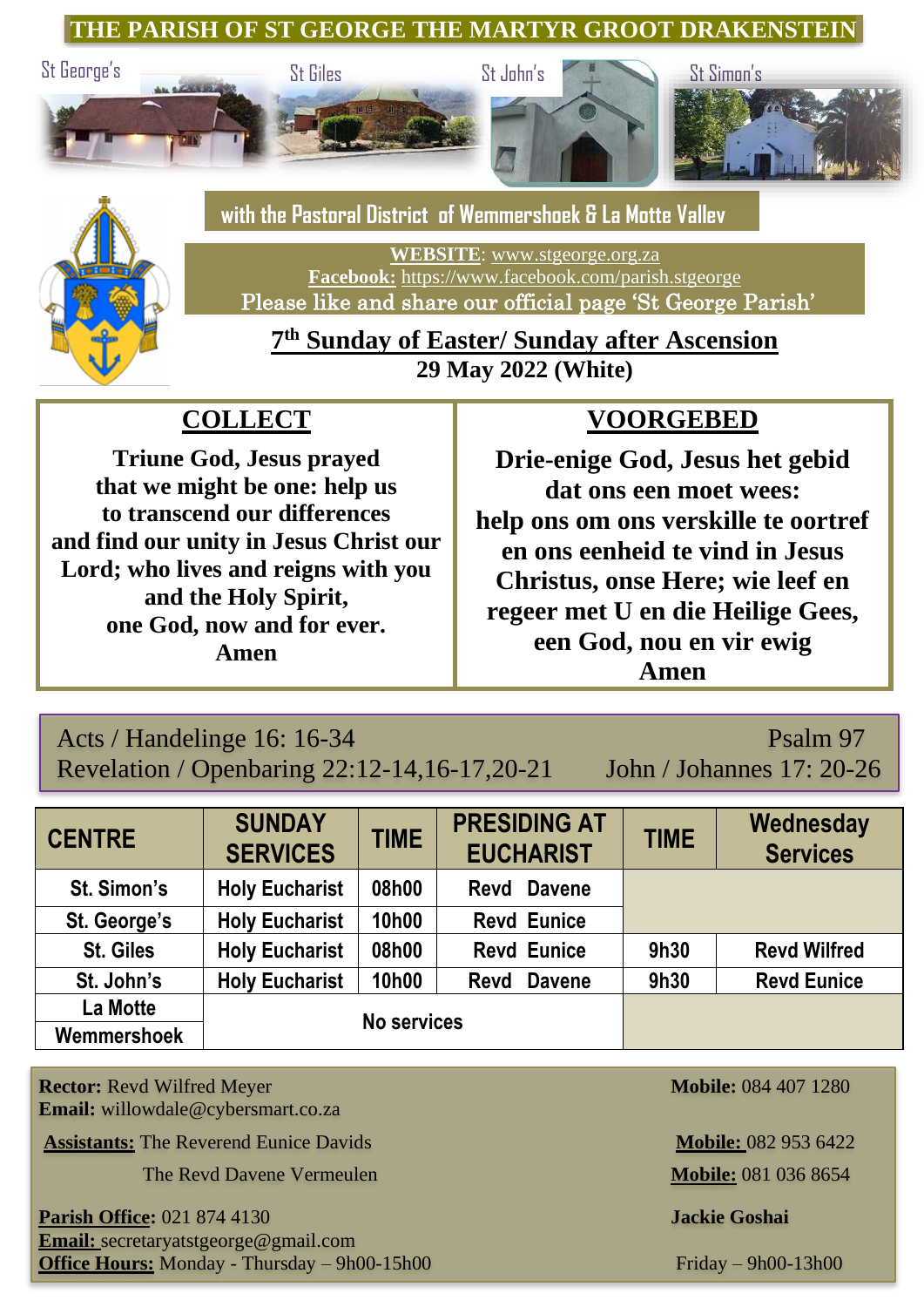**\* We are looking for person/s** who have a passion for children and God to teach the 1st year confirmation candidates at St George's Church

**\*** Every church must have a '**Child Protection Officer'**. Please send your names to the office if interested. Training will be provided.

**\* Fundraisings in the Parish: St Giles Dansers Braai 27 Mei,** kaartjies te koop by dansers.

### ➢ **Parish Braai 11 Junie**, **moved to 9 July**

#### **\* PROJEK R 100 000**

If we could work towards paying off R 100 000 in addition to our monthly assessment of R34 000 we will soon be out of debt. With that being said I have decided that **if we can get 100 people** to do a once off pledge of R1000 or 200 people to pledge R500 it will get us to R100 000 within one month. If we adopt this approach, **I your RECTOR will be happy to pledge the first** R1000 to this project. You are also welcome to make an EFT in the **St George Church Account, Standard Bank 280094310** with the Reference PROJECT 100 000.

## **We pray for the sick and housebound**

**And the whole multitude sought to touch him: for there went virtue out of him, and healed them all. - Luke 6:17-19 (KJV):** Mona Kleinschmidt; Rene (daughter of Fr Joe Humbles); Lenie Afrika **R.I.P.: Christine Goshai (St Giles)**

**Monday 30 May: MP** - Psalm 129, 130, 131; Joshua 1: 1-9; Ephesians 3: 1-21 **EP** - Psalm 132, 133, 134; Ezekiel 4: 1-17; Matthew 8: 5-17 **Tuesday 31 May: MP** - Psalm 72; 1 Samuel 1: 1-20; Colossians 3: 12-17 **EP** - Psalm 146, 147; Zechariah 2: 10-13; John 3: 25-30 **Wed 1 June: MP** - Psalm 137, 138; Isaiah 4: 2-6; Ephesians 4: 17-32 **EP** - Psalm 139; Ezekiel 11: 14-25; Matthew 8: 28-34 **Thurs 2 June: MP** – Psalm 140, 141, 142; Zechariah 4: 1-14; Ephesians 5: 1-20 **EP** - Psalm 143, 144; Ezekiel 18: 1-4, 19-32; Matthew 9: 1-8 **Friday 3 June: MP** - Psalm 145; Jeremiah 31: 27-34; Ephesians 5: 21-6:9 **EP** - Psalm 146, 147; Ezekiel 34: 17-31; Matthew 9: 9-17 **Saturday 4 June: MP** -Psalm 148, 149, 150; Ezekiel 36: 22-27; Ephesians 6: 10-24 **EP** - Psalm 104; Exodus 19: 3-8, 16-20; 1 Peter 2: 4-10

|                                                        | <b>CHURCH WARDENS/ KERKVOOGDE 2020</b>  |                                 |  |  |  |  |
|--------------------------------------------------------|-----------------------------------------|---------------------------------|--|--|--|--|
| Abraham Lackay - 076 546 8159                          |                                         | Hein Johannes - 072 385 1287    |  |  |  |  |
|                                                        | <b>CHAPEL WARDENS/ KAPELVOOGDE 2020</b> |                                 |  |  |  |  |
|                                                        | <b>St. George's Groot Drakenstein</b>   |                                 |  |  |  |  |
| Michael Brinkhuis - 071 689 6833                       |                                         |                                 |  |  |  |  |
|                                                        | <b>St. Simon's, Simondium</b>           |                                 |  |  |  |  |
| Andries Van Der Westhuizen - 073 238 4439              | Henry Valentyn - 063 545 356            |                                 |  |  |  |  |
|                                                        | St. Giles, Languedoc                    |                                 |  |  |  |  |
| John Harris - 065 003 4555                             |                                         | Desmond Afrika - 079 935 2557   |  |  |  |  |
|                                                        | St. John's, Kylemore                    |                                 |  |  |  |  |
| Sharon Jackson – 065 371 1530                          |                                         | Merenthia Snyman - 073 545 8020 |  |  |  |  |
| The Pastoral District of Wemmershoek & La Motte Valley |                                         |                                 |  |  |  |  |
| Gerald Alexander - 083 600 8630                        |                                         | Marion Adams - 074 976 2302     |  |  |  |  |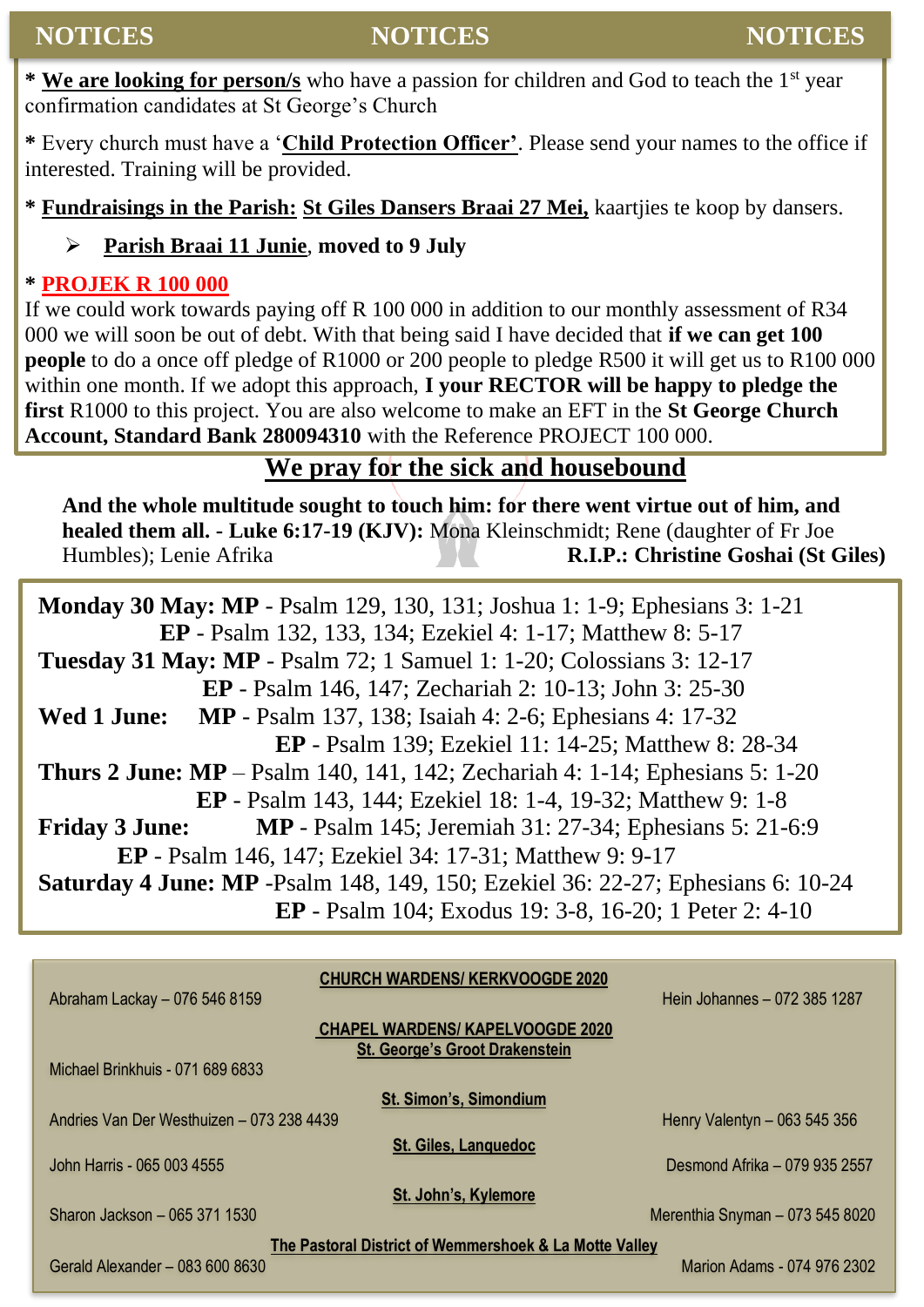

# **The Rector's Chat**

### The Rectors Chat

Today on this winters morning we welcome you very warmly. The church meets on this  $7<sup>th</sup>$ Sunday which is literarily sandwiched between the Ascension of our Lord and the Feast of Pentecost. This is the period that brings the Eastertide to a close. On Ascension Day we celebrated the return of the Lord to Heaven and next Sunday we will celebrate the coming of the Spirit with the celebration of Pentecost. **Today we place on our altars all** 

**those who need our prayers and we especially think of those who mourn the death of loved ones, those who are not well and who are sick at home. We also celebrate with those who enjoy a wedding anniversary or a birthday.**

# **ADMISSION OF COUNCILLORS**

Ons KerkraadsLede was hierdie week Woendsdag deur die Aardsdeaaken by n gesamentlike diens saam met die lede van ander gemeentes indie kluster in geseen. Ons leiers het die reen en koue getrotseer om deel te wees van die diens. Ek is baie dankbaar vir die commitment van almal wie hulle beskikbaar gestel het vir diens in die parogie. Dit is belangrik om te weet dat geen kerk sonder leiers kan funksioneer nie. Veral in ons eie gemeente met sy 6 altare en verskillende gemeenskappe is dit van absolut belangrikheid dat ons goeie leiers het wat saam met die Rector kan werk. Die liturgie van die insenings diens beklemtoon die belangrikheid van saam werk en die gedragskode verwys na die take van die kerkraad sowel as die verantwoordelikheid van elke kerkraads lid. Ter inligting maak ons graag die Gedragskode deel van hierdie chat

Die diens liturgie het dit ook baie duidelik gemaak dat leierskap die eenheid van die gemeente moet bevorder en nie teenstrydig optree nie. Die leier moet verstaan dat hulle met die Rector van die gemeente werk en ten alle tye hom moet respekteer en hulle samewerking vir hom gee. Die leiers moet die bediening van die Rector respekteer en ondersteun. So byde die Gedragskode en die Liturgie vir die inswerings diens beklemtoon dat daar goeie verhoudings moet wees indien ons kerk groei wil laat geskied. Die gedragskode se ook dat indien dit nie die leier se doel is om saam te werk nie hy of sy moet ontrek.

Die Aardsdeaken het almal gevra om die gedragskode te teken en almal aangemoedig om te strewe na goeie werks verhoudings.

# \*\*\*\*\*\*\*\*\*\*\*\*\*\*\*\*\*\*\*\*\*\*\*

Spirit of the admission service liturgy: •live as Christians with sound habits of worship and to be trustworthy in relationships • avoid wilfully stirring trouble or cause disputes in the Parish in which they hold office and the broader church • maintain and promote high standards of confidentiality• honour the Constitution and Canons of the Anglican Church of Southern Africa• practice good Christian behaviour• commit themselves to work with each other for the common good of the Parish, Diocese of False Bay and Christian unity• respect each other and their opinions, views and contributions and to discern upon these in a caring and objective manner• not create dissention or disunity and to be tolerant• bring honour to the reputation of the Diocese of False Bay and the Parish in which they serve

The admission service liturgy calls on these office bearers: \*to cooperate with the incumbent at all times \*to respect the rector as their leader who is set over them in the Lord and to hold him/her in the highest possible esteem  $\Box$ in their ministry to their rector to \*support him/her \*be his/her friend \*help him/her \*advise him/her \*express the parish's care for him/her \*attend to his/her general welfare and his/her immediate family's accommodation, and generally to make the necessary provisions for him/her.